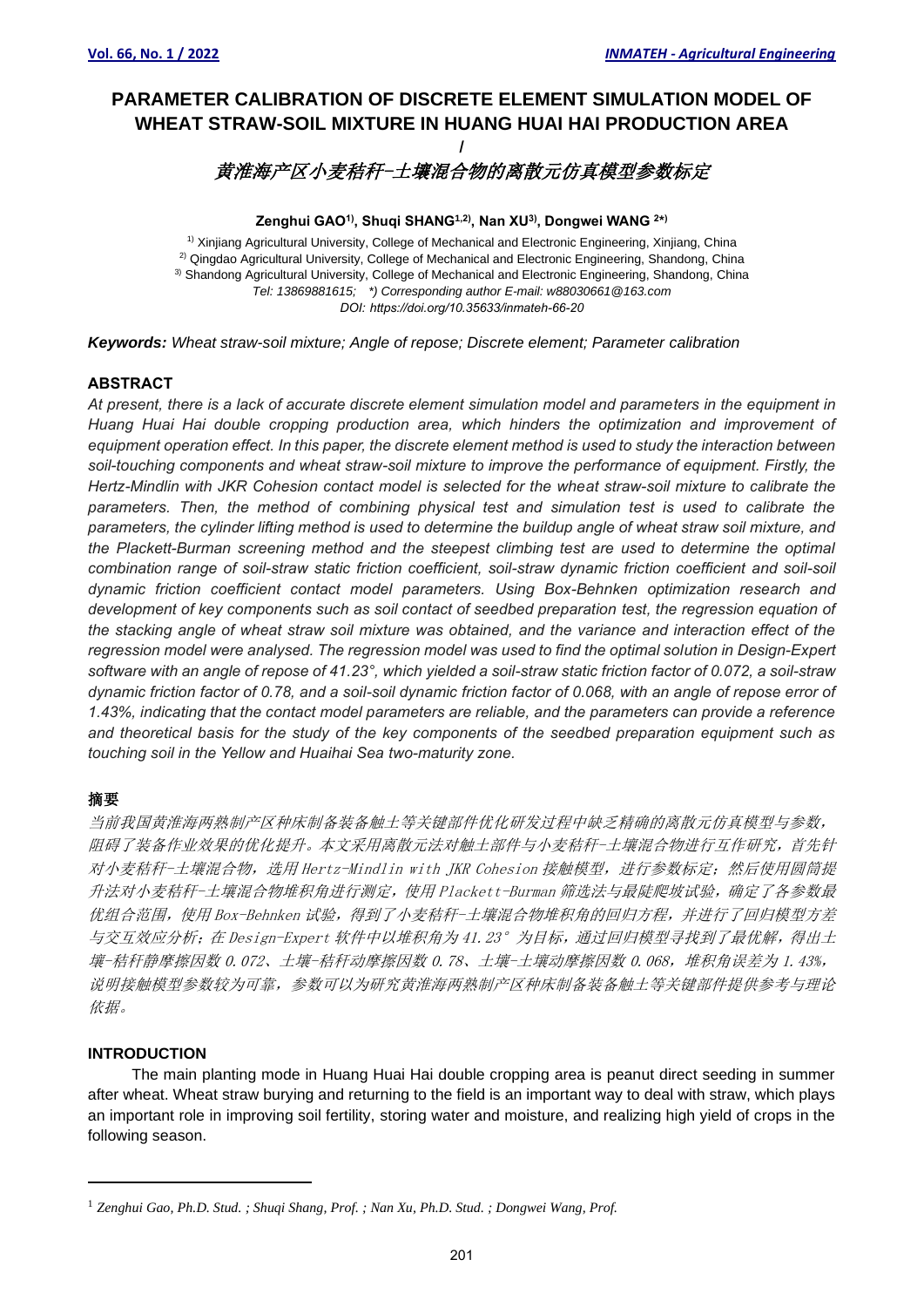At present, most of the Huang Huai marine production areas use land preparation equipment such as dynamic rake to treat wheat straw, so as to realize the deep burial of straw and the preparation of high-quality summer peanut seedbed. Due to the complex characteristics of wheat straw soil mixture, it is impossible to study the interaction relationship through traditional methods such as field experiment. Therefore, it is of great significance to calibrate the contact parameters of wheat straw soil mixture by discrete element method.

To address the problem of complex straw-soil mixing characteristics, in recent years, experts and scholars in related fields at home and abroad have proposed the use of the discrete element method to calibrate the parameters of simulation models for granular materials such as soil, straw, fertilizer and seeds (*Wang et al., 2019; Zhou et al., 2014*). Joash Bryan Adajar and others studied the macro and micro shear characteristics of five different crop straws (rape, corn, flax, oats and wheat) and their interaction with soil, so as to improve the reliability of the discrete element model simulating the interaction between soil and crop residues in the process of tillage (*Joash et al., 2021*). Zeng Fandi et al. verified the correctness of the duckbill planter-soil discrete element simulation model by using the Hertz-Mindlin with Bonding model to calibrate the parameters of the field soil in the transplanting environment in Inner Mongolia (*Zeng et al., 2021*). In view of the lack of accurate and reliable discrete element simulation parameters in the research on the interaction mechanism between soil and rotary tillage components on the Loess Plateau, Sun Jingbin and others selected the Hertz-Mindlin with JKR coordination contact model in EDEM to calibrate the relevant simulation parameters, and verified the accuracy of the calibration results of discrete element simulation parameters through the field test and simulation test of rotary tillage on the slope (*Sun et al., 2022*). Liu F. et al. used Hertz-Mindlin with JKR Bonding in EDEM to calibrate the parameters of quinoa stacking angle and set up a comparative test for validation using quinoa (*Liu F. et al., 2020*). Aiming at the lack of accurate discrete element simulation model parameters in the design and optimization of key agricultural machinery components in conservation tillage in black soil area, Tian Xinliang and others used the method of combining physical test and EDEM simulation test, and selected Hertz-Mindlin with JKR contact model to calibrate the discrete element simulation contact parameters (*Tian et al., 2021*). In order to improve the accuracy of the parameters required by the discrete element simulation in the process of dense forming of corn straw powder, Wang Weiwei and others took corn straw powder as the research object, and used the Hertz-Mindlin with JKR Bonding contact model in EDEM software to calibrate the parameters of the discrete element simulation model of dense forming of corn straw powder (*Wang et al., 2021*). Jia S.L. et al. calibrated the parameters related to the mid-term of maize dispersal under different conditions by constructing a maize seed disperser model and performing simulation analysis based on EDEM (*Jia S.L. et al., 2021*). In order to obtain the discrete element simulation parameters that can be used for the interaction between viscous black soil and soil contacting parts in Northeast China, Li Junwei and others calibrated the relevant parameters of viscous black soil in Northeast China with different moisture content by using the Hertz- Mindlin with JKR Cohesion contact model in EDEM (*Li et al., 2019*).

From the above information, it can be seen that the current studies by experts and scholars at home and abroad are all aimed at different operating conditions in different regions, and most of them revolve around the types of soils such as north-eastern clay and north-western loam, combined with locally grown crops. There is a lack of research on the calibration of discrete element simulation parameters for wheat straw-soil mixtures in loamy soils of the Yellow Huaihai Sea. Accurate completion of parameter calibration lays a theoretical foundation for further research on the interaction relationship between soil-touching components and is of great importance for improving the quality of seedbed preparation.

In this paper, the Hertz-Mindlin with JKR fusion contact model in EDEM is selected, and the parameters of the discrete element simulation model of wheat straw-soil mixture are calibrated by the combination of physical test and virtual simulation test. Then, the angle of repose simulation test is carried out and compared with the angle of repose results of physical test to verify the accuracy of the calibration results of discrete element simulation parameters (*Liu et al., 2016; Qi et al., 2019*).

#### **MATERIALS AND METHODS**

## **Test material**

This paper studies the wheat straw-soil mixture. The selected wheat straw-soil mixture materials are from the experimental base in Taishan District, Tai'an City (36°16′ N, 117°16′ E). The soil of the experimental base is clay loam with pH value of about 7.5, base saturation of 82% and annual precipitation of about 700 mm. Its soil organic matter and nutrient status are suitable for planting wheat, peanut and other crops.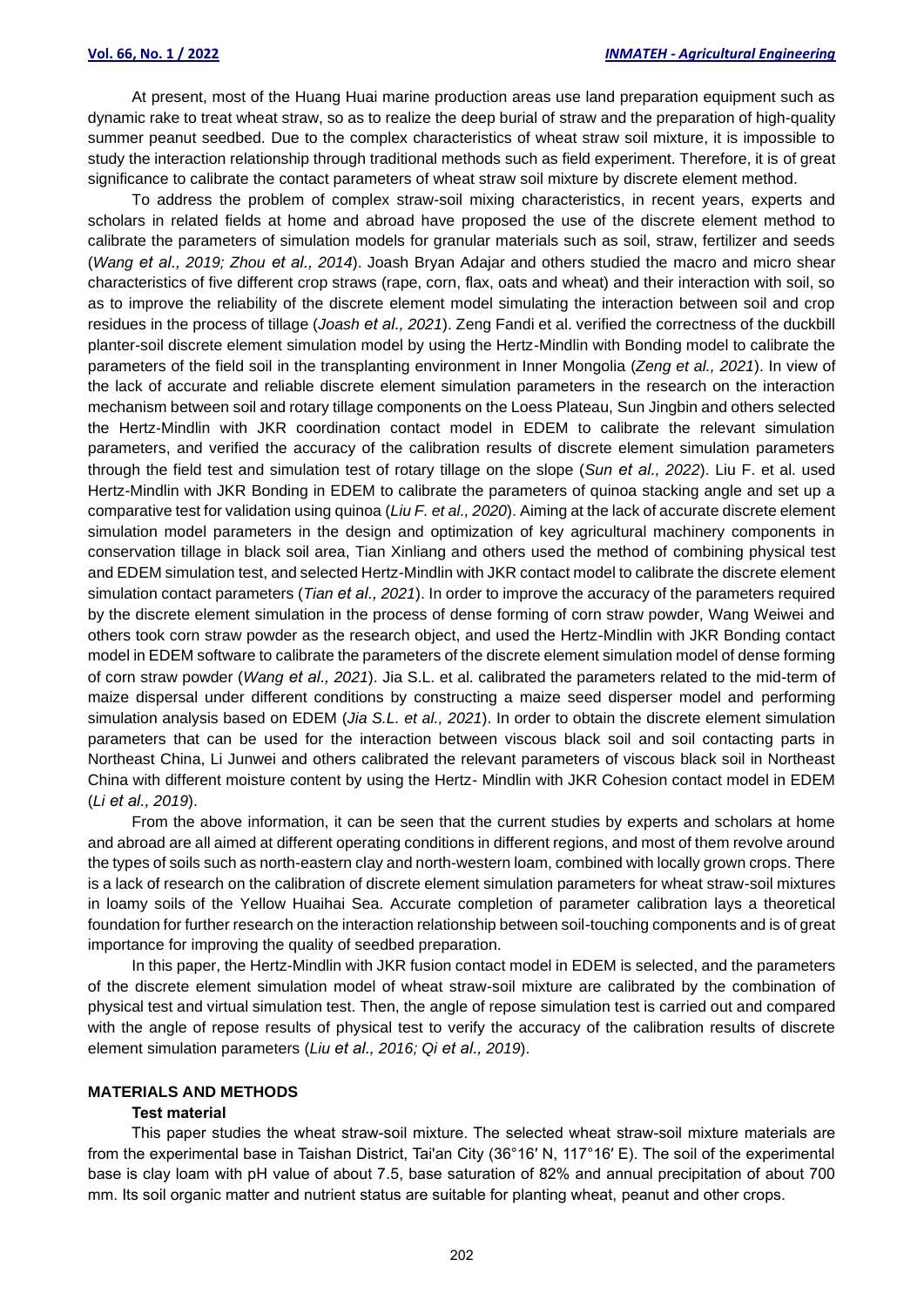The soil and straw of the selected plot have been subject to the disc harrow operation. After the disc harrow operation, the wheat straw is basically mixed into the soil surface to the depth of 20 cm, so the mixture at the depth of 0-20 cm is selected.

## **Test Method**

The parameters of the wheat straw-soil mixture were calibrated using a combination of the physical test method of cylinder lifting and the EDEM discrete element simulation test method. The parameters with significant effects on the angle of repose of wheat straw-soil were selected using the Plackett-Burman section of the Design-Expert software, and the optimal interval of each parameter was determined by the steepest climbing method, and the optimal combination of parameters was finally determined using the Design-Expert software. The differences between the angles of repose derived from physical tests and those from simulation experiments were compared to verify the accuracy of the parameter calibration (*Zhang et al., 2018*).

## **Physical experiment on the angle of repose of wheat straw-soil mixture**

The cylinder lifting method is applied to build the physical test device for the angle of repose of wheat straw-soil mixture, as shown in the Figure 1, which is mainly composed of Sans cmt4503 universal tester, cylindrical steel pipe and steel plate (*Feng et al., 2015*). The length of steel pipe is 200 mm and the diameter is 50 mm. The initial state is that the steel pipe is erected on the steel plate, the wheat straw-soil mixture is in the steel pipe, the universal tester is used to lift the steel pipe upward at a uniform speed of 0.05 m/s, and the mixture falls on the steel plate until the mixture pile tends to be relatively stable. After that, the high-definition camera is used to take photos vertically with the steel plate to obtain the main view of the mixture pile, and then the gray-scale processing is carried out by MATLAB software, The contour of the mixture pile is linearly fitted, and the angle of repose is obtained. After repeating the test for 10 times, the average value of the results is obtained, and the angle of repose of wheat straw-soil mixture is 41.23°.



**Fig. 1 – Physical test of angle of repose by cylinder lifting method**

# **SIMULATION EXPERIMENT ON ANGLE OF REPOSE OF WHEAT STRAW-SOIL MIXTURE Contact model selection**

The selected soil is one of the typical soil types in the Yellow Huaihai region, and it is mostly clay loam, and after research and literature search, it is known that the soil moisture content in this region is generally between 15-20%. Since the main research objective is to investigate the interaction mechanism of wheat straw-soil mixture in the Yellow and Huaihai Sea region, and since there is a certain adhesion phenomenon between the particles of clay loam, the contact model should be chosen to represent the type of adhesion and agglomeration between the particles.

EDEM mainly has three more suitable contact models between soil and straw, namely Hertz-Mindlin, Hertz-Mindlin with bonding and Hertz-Mindlin with JKR Cohesion. Hertz-Mindlin cannot show the influence of the bonding force between granular materials, and cannot accurately simulate the movement and fragmentation of soil after dynamic target operation; Hertz-Mindlin with bonding is suitable for simulating hard objects such as seeds; Hertz-Mindlin with JKR Cohesion is a cohesive contact model based on Hertz-Mindlin and JKR theory. It mainly considers the influence of the bonding force between water particles on the movement and fragmentation of material particles.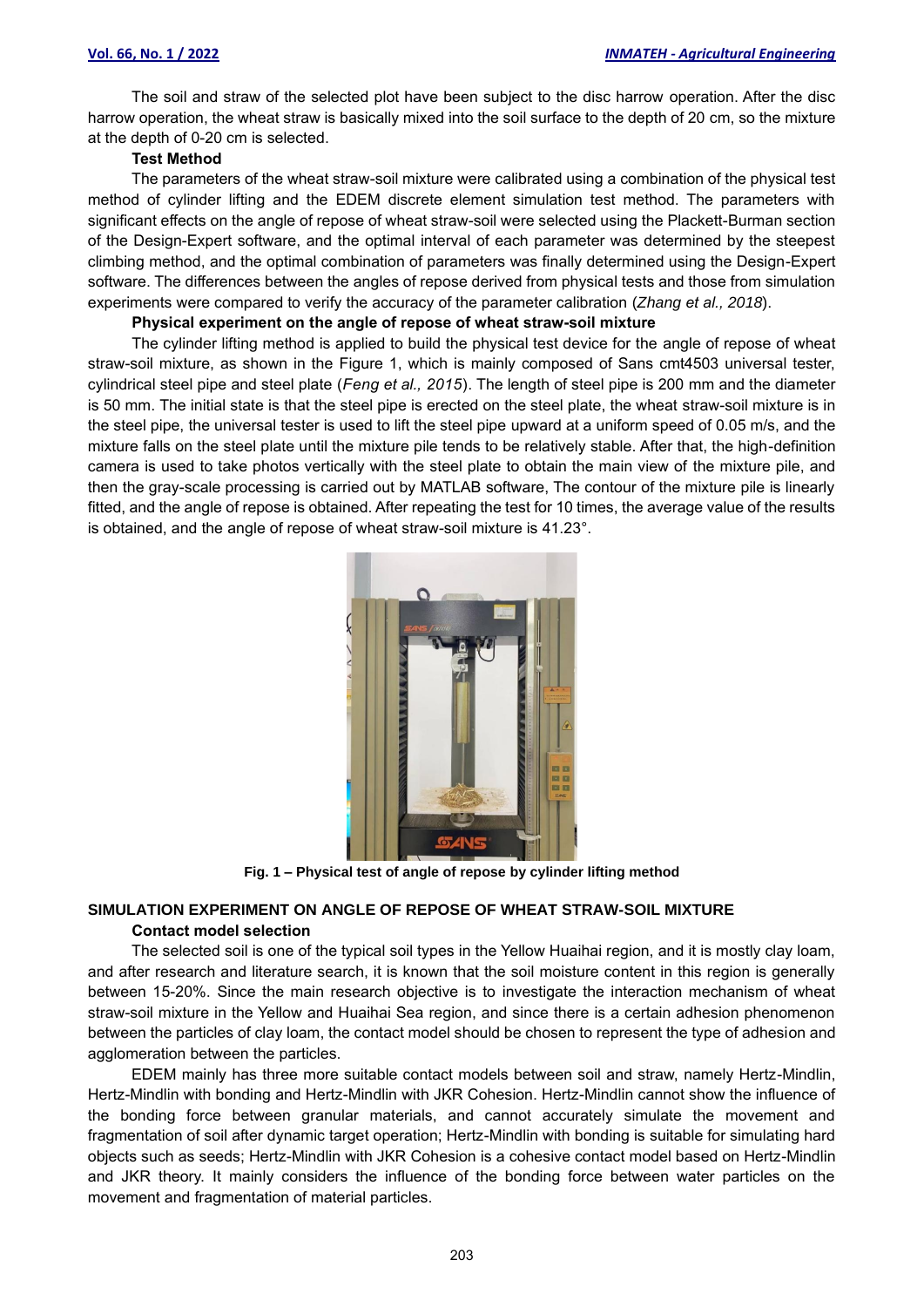It is suitable for studying materials such as soil due to water bonding and agglomeration. Because the moisture content of the selected soil and straw mixture is high, the Hertz-Mindlin with JKR Cohesion model is selected to simulate the wheat straw-soil mixture in the Huang Huai Hai area, and the parameters required by the model are calibrated.

#### **Simulation model building**

The virtual three-dimensional model of the physical test device is drawn and established with SolidWorks software, and the size is completely consistent, as shown in Figure 2.



**Fig. 2– Simulation test of angle of repose of cylinder lifting method**

The ring blade method is used to measure the wet density of soil. The ring knife with a volume of 200  $cm<sup>3</sup>$  is mainly used to sample soil, and the electronic balance with a measuring range of 510 g and an accuracy of 0.001 g is used to carry out 10 repeated tests, and the average value of 1280 kg/m<sup>3</sup> is obtained. Referring to the literature, the wet density of wheat straw is 241 kg/m<sup>3</sup>. The Poisson's ratio and shear modulus of soil and straw samples were measured by SMS texture analyser (as shown in Figure 3).





 *(a) Cutting Ring (b) SMS Texture Analyzer* **Fig. 3 – Parameter calibration physical test instrument**

Soil and straw are homogeneous isotropic materials, and the relationship between shear modulus, Young's modulus and Poisson's ratio is as follows:

$$
G = \frac{E}{2(1+v)}\tag{1}
$$

According to the material model established by L.H. Han and others for the powder, through the fixed transverse deformation space, it is known that the stress-strain during rebound is related to the Young's modulus and Poisson's ratio of the sample *(L.H. Han* et al., *2008)*, and the relation is as follows:

$$
S = \frac{E(1-v)}{(1+v)(1-2v)}\tag{2}
$$

where: *v* - Poisson's ratio;

- $G$  shear modulus, MPa;
- $E$  Young's modulus, GPa;
- $S$  Stress strain ratio during rebound.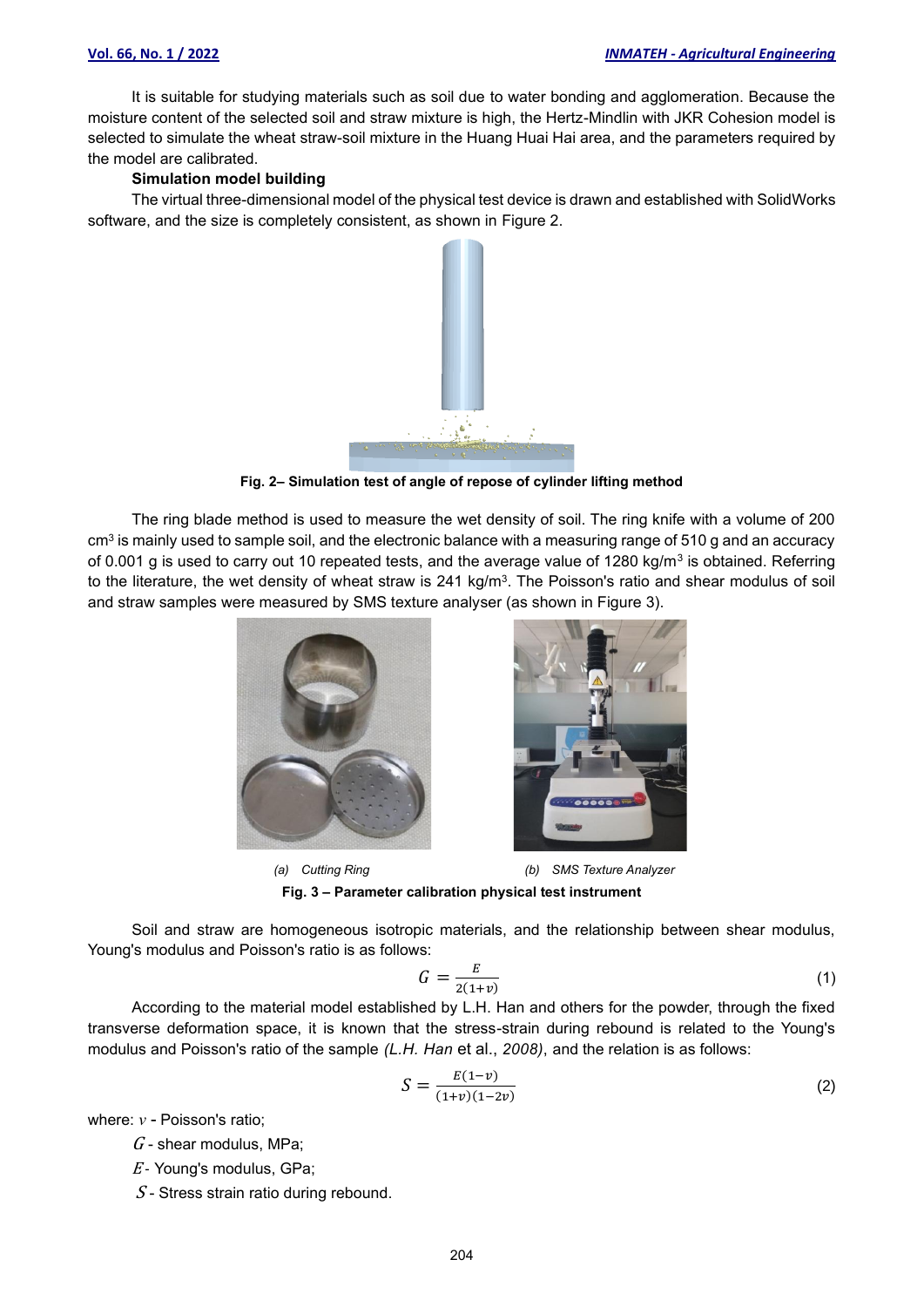The ratio of the modulus of resilience to the strain of the soil is calculated by the Young's modulus of resilience and the ratio of the shear modulus to the mass of the soil as shown in the Table 1.

**Table 1**

| Basic properties of test samples |                                                                      |                 |             |                        |  |  |  |  |  |
|----------------------------------|----------------------------------------------------------------------|-----------------|-------------|------------------------|--|--|--|--|--|
| <b>Material</b>                  | <b>Shear modulus</b><br><b>Density</b><br>Poisson's<br><b>Source</b> |                 |             |                        |  |  |  |  |  |
|                                  | ratio                                                                | [Pa]            | [ $kg/m3$ ] |                        |  |  |  |  |  |
| Soil                             | 0.38                                                                 | $1 \times 10^6$ | 1280        | <b>Determination</b>   |  |  |  |  |  |
| Straw                            | 0.40                                                                 | $1 \times 10^6$ | 241         | Literature (Guo, 2017) |  |  |  |  |  |

According to many field tests, in the range of soil depth 0-20 cm, the length of straw after crushing and returning to the field generally does not exceed 50 mm, and the quality of soil and straw is about 98:2. Other motion and physical parameters are the same as those in physical test.

Using the generic EDEM material model database (GEMM), according to the measured density and angle of repose of soil and straw, combined with the parameter selection range of references, the contact model parameters to be calibrated are obtained, as shown in the Table 2.

**Table 2**

**Table 3**

| <b>Parameter</b>                                   | <b>Numerical value</b> |
|----------------------------------------------------|------------------------|
| Soil-soil recovery coefficient                     | $0.15 - 0.75$          |
| Soil-soil static friction coefficient              | $0.32 - 1.16$          |
| Soil-soil dynamic friction coefficient             | $0.05 - 0.1$           |
| Soil-straw recovery coefficient                    | $0.15 - 0.75$          |
| Soil-straw static friction coefficient             | $0.60 - 1.00$          |
| Soil-straw dynamic friction coefficient            | $0.05 - 0.1$           |
| Straw-straw recovery coefficient                   | 0.35-0.75              |
| Straw-straw static friction coefficient            | $0.20 - 1.16$          |
| Straw-straw dynamic friction coefficient           | $0.15 - 0.20$          |
| Soil JKR surface energy / $(J \cdot m^{-2})$       | 4-16                   |
| Soil-straw JKR surface energy / $(J \cdot m^{-2})$ | $4 - 14$               |

### **Significance screening test of contact model parameters**

Because there are many parameters in the contact model, the parameters that have a significant impact on the angle of repose should be selected first. The Plackett-Burman section of design expert software is used for screening test design. Taking the angle of repose of soil-wheat straw mixture as the index, the soil-soil recovery coefficient (A), soil-soil static friction coefficient (B), soil-soil dynamic friction coefficient (C), soil-straw recovery coefficient (D), soil-straw static friction coefficient (E), soil-straw dynamic friction coefficient (F), strawstraw recovery coefficient (G) straw-straw static friction coefficient (H), straw-straw dynamic friction coefficient (I), soil JKR surface energy (J) and soil-straw JKR surface energy (K) are the factors. The level is shown in Table 3.

| <b>Factors and levels</b> |      |      |       |      |      |       |      |      |       |    |    |
|---------------------------|------|------|-------|------|------|-------|------|------|-------|----|----|
| Level                     |      |      | U     | υ    |      |       |      | п    |       |    |    |
|                           | 0.15 | 0.32 | 0.05  | 0.15 | 0.60 | 0.05  | 0.35 | 0.20 | 0.15  |    |    |
|                           | 0.45 | 0.74 | 0.075 | 0.45 | 0.80 | 0.075 | 0.55 | 0.68 | 0.175 | 10 |    |
|                           | 0.75 | 1.16 | 0.10  | 0.75 | .00  | 0.10  | 0.75 | 1.16 | 0.20  | 16 | 14 |

#### **Factors and levels**

### **RESULTS AND ANALYSIS**

## **Plackett-Burman screening test and significance analysis**

The software generates Plackett-Burman test design, and applies EDEM to complete 12 tests to obtain the angle of repose. The test design and results are shown in Table 4. Then, the design expert software is used to analyse and obtain the contribution degree and ranking of various factors, that is, the significance relationship. From Table 5, it can be seen that: soil-straw static friction factor, soil-straw dynamic friction factor and soil-soil dynamic friction factor have the most significant effect on the angle of repose, while the contribution of the remaining factors does not exceed 5%.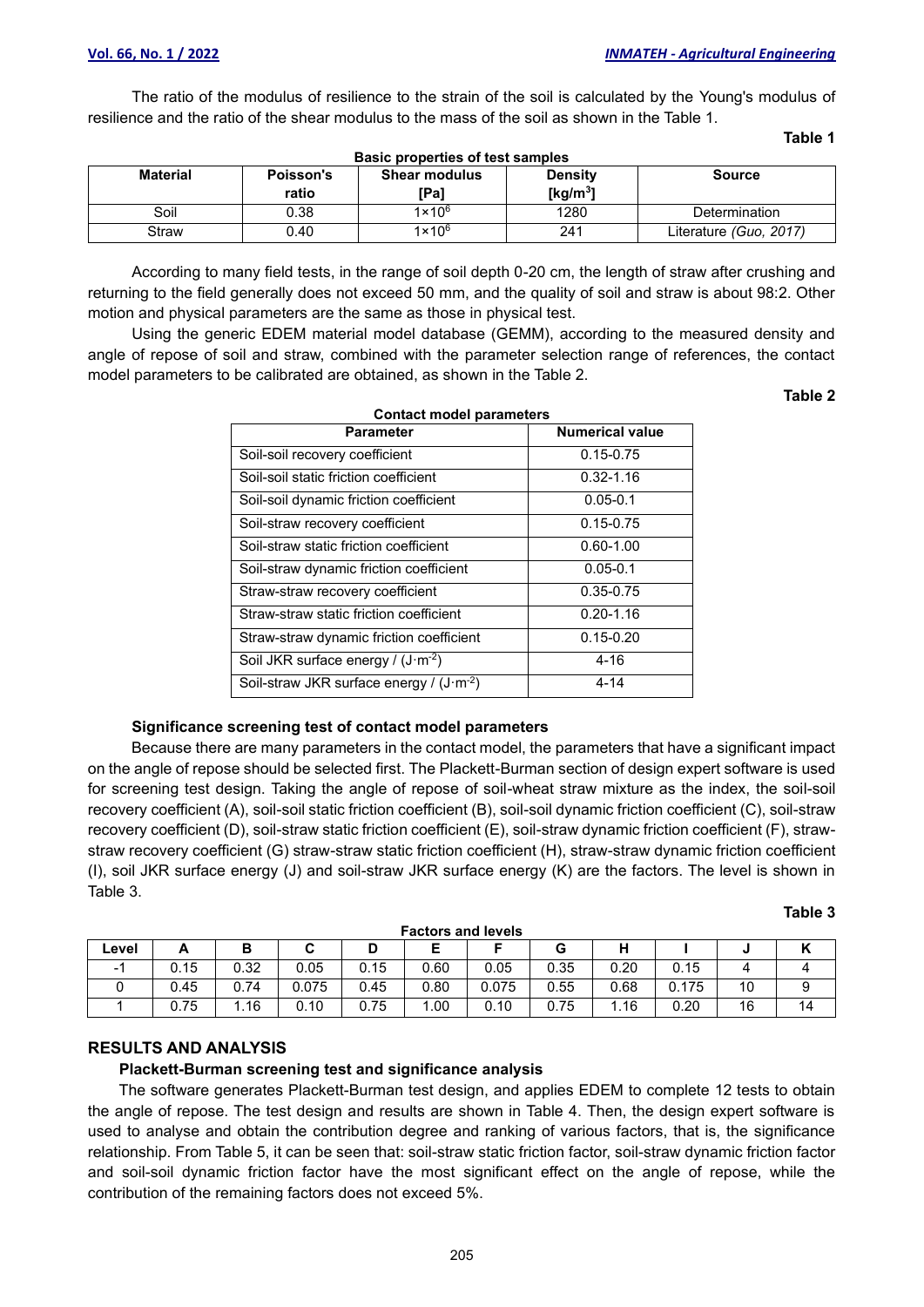| <b>Test design and results</b> |              |              |              |              |             |               |             |              |              |      |              |                 |
|--------------------------------|--------------|--------------|--------------|--------------|-------------|---------------|-------------|--------------|--------------|------|--------------|-----------------|
| <b>Serial</b>                  |              |              |              |              |             | <b>Factor</b> |             |              |              |      |              | Angle of        |
| number                         | A            | В            | C            | D            | Е           | F             | G           | н            |              | J    | K            | repose /<br>(°) |
| 1                              | $\mathbf{1}$ | 1            | $-1$         | $\mathbf{1}$ | $\mathbf 1$ | 1             | $-1$        | $-1$         | $-1$         | 1    | $-1$         | 42.63           |
| $\overline{c}$                 | 1            | $-1$         | $-1$         | $-1$         | 1           | $-1$          | 1           | 1            | $-1$         | 1    | 1            | 40.89           |
| 3                              | 1            | $-1$         | $\mathbf{1}$ | 1            | 1           | $-1$          | $-1$        | $-1$         | 1            | $-1$ | 1            | 41.05           |
| 4                              | 1            | $-1$         | 1            | 1            | $-1$        | $\mathbf{1}$  | 1           | 1            | $-1$         | $-1$ | $-1$         | 41.16           |
| 5                              | $-1$         | $-1$         | $-1$         | $-1$         | $-1$        | $-1$          | $-1$        | $-1$         | $-1$         | $-1$ | $-1$         | 38.52           |
| 6                              | $-1$         | 1            | $\mathbf{1}$ | 1            | $-1$        | $-1$          | $-1$        | 1            | $-1$         | 1    | $\mathbf{1}$ | 39.48           |
| 7                              | 1            | $\mathbf{1}$ | $-1$         | $-1$         | $-1$        | $\mathbf{1}$  | $-1$        | $\mathbf{1}$ | $\mathbf{1}$ | $-1$ | $\mathbf{1}$ | 41.54           |
| 8                              | $-1$         | $-1$         | $-1$         | 1            | $-1$        | $\mathbf 1$   | 1           | $-1$         | $\mathbf 1$  | 1    | $\mathbf{1}$ | 40.96           |
| 9                              | $-1$         | $\mathbf{1}$ | $-1$         | $\mathbf{1}$ | 1           | $-1$          | $\mathbf 1$ | $\mathbf{1}$ | $\mathbf{1}$ | $-1$ | $-1$         | 39.26           |
| 10                             | $\mathbf{1}$ | $\mathbf{1}$ | 1            | -1           | $-1$        | $-1$          | 1           | $-1$         | 1            | 1    | $-1$         | 40.08           |
| 11                             | $-1$         | 1            | 1            | $-1$         | 1           | 1             | 1           | $-1$         | $-1$         | $-1$ | 1            | 43.08           |
| 12                             | $-1$         | $-1$         | 1            | $-1$         | 1           | 1             | $-1$        | 1            | 1            | 1    | $-1$         | 43.86           |

#### **Table 4**

# **Table 5**

#### **Test results analysis**

| <b>Factors</b>            | r    | в     |            | ш    |       |       | u    | п     |      |      | . .  |
|---------------------------|------|-------|------------|------|-------|-------|------|-------|------|------|------|
| Contribution<br>degree /% | . 44 | 0.041 | ר ה<br>.44 | 3.53 | 24.43 | 58.31 | 0.82 | 0.005 | 0.29 | 3.24 | 0.67 |
| Sort                      |      | 10    |            |      |       |       |      |       |      |      |      |

#### **Analysis of the steepest climbing test**

Soil-straw static friction coefficient, soil-straw dynamic friction coefficient and soil-soil dynamic friction coefficient have great influence on the size of angle of repose. Therefore, based on the screening test, in order to determine the optimal range of contact model parameters required in the simulation, the steepest climbing test analysis is carried out. For the parameters with insignificant influence, the level 0 values in Table 3 are selected, namely soil-soil recovery coefficient 0.45, soil-soil static friction coefficient 0.74, soil-straw recovery coefficient 0.45, straw-straw recovery coefficient 0.55, straw-straw static friction coefficient 0.68, straw-straw dynamic friction coefficient 0.175, soil JKR surface energy 10 and soil-straw JKR surface energy 9. The steepest climbing test design and result analysis are shown in Table 6.

## **Table 6**

| <b>Experimental design and result analysis</b> |        |      |        |                       |             |  |  |  |  |
|------------------------------------------------|--------|------|--------|-----------------------|-------------|--|--|--|--|
| <b>Serial</b><br>number                        | C      | Е    |        | Angle of repose / (°) | Error $/$ % |  |  |  |  |
|                                                | 0.05   | 0.60 | 0.05   | 35.76                 | 13.26       |  |  |  |  |
|                                                | 0.0625 | 0.70 | 0.0625 | 38.32                 | 7.05        |  |  |  |  |
|                                                | 0.075  | 0.80 | 0.075  | 42.58                 | 3.27        |  |  |  |  |
| 4                                              | 0.0875 | 0.90 | 0.0875 | 44.91                 | 8.92        |  |  |  |  |
| 5                                              | 0.10   | 1.00 | 0.10   | 46.19                 | 12.03       |  |  |  |  |

It can be seen from the table that the angle of repose error of test 3 is relatively small, so the optimal combination of contact model parameters is near test 3.

#### **Box-Behnken test analysis**

In order to reduce the error of each contact model parameter and improve the accuracy of simulation, it is necessary to carry out the optimal parameter combination test for soil-straw static friction coefficient, soil-straw dynamic friction coefficient and soil-soil dynamic friction coefficient. According to the steepest climbing test, it is known that the optimal combination of contact model parameters is near test 3, so the box Behnken test is carried out at the level of test 2, 3 and 4, and the three factor and three-level test is carried out with the angle of repose as the test index. The test design and results are shown in Table 7.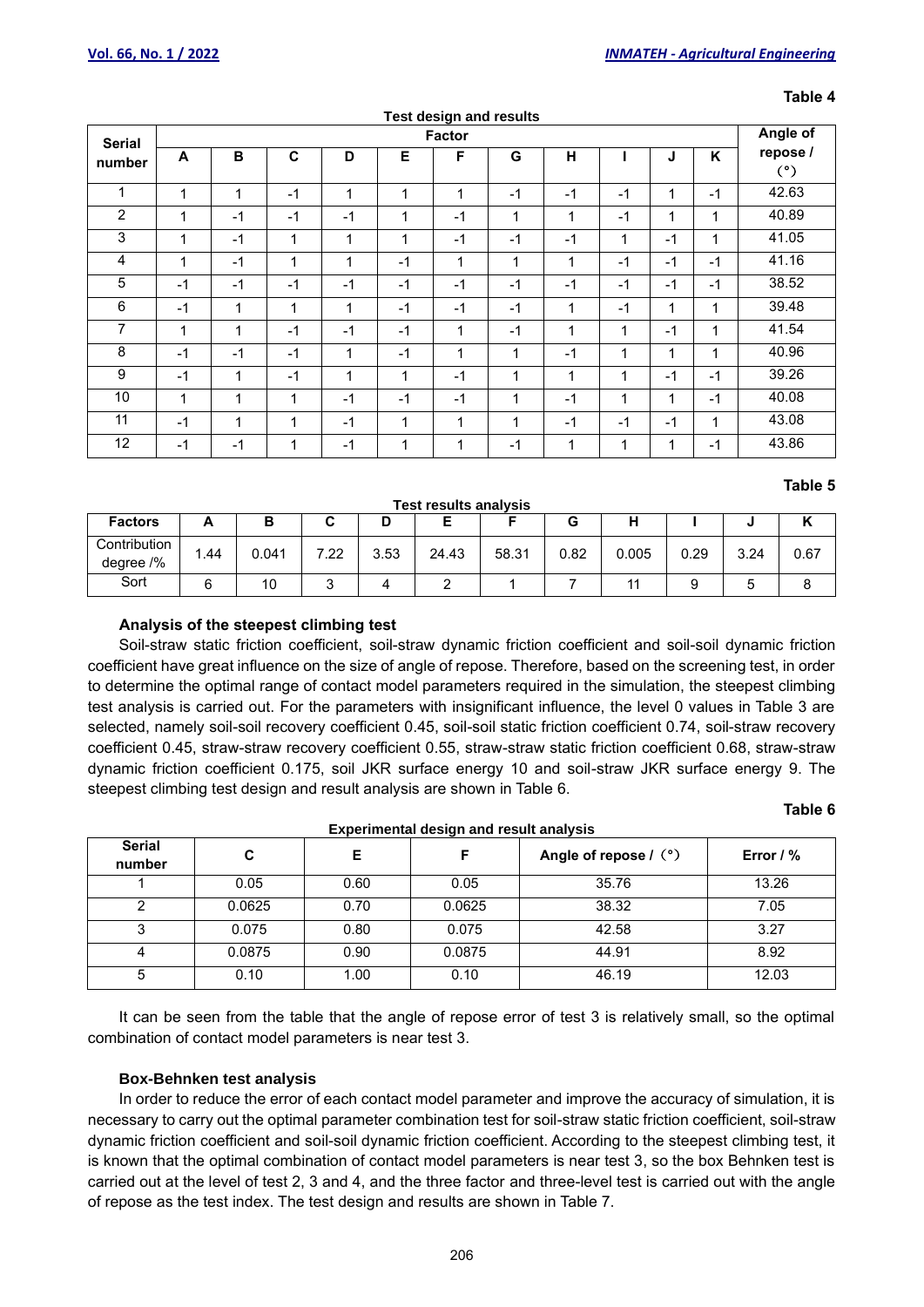| . .<br>×<br>×<br>۰,<br>۰, |
|---------------------------|
|---------------------------|

| Serial number  |              |             | Angle of repose R |                    |  |  |  |  |
|----------------|--------------|-------------|-------------------|--------------------|--|--|--|--|
|                | $\mathbf{C}$ | Е           | F                 | (°)                |  |  |  |  |
| 1              | $-1$         | 0           | $-1$              | 42.03              |  |  |  |  |
| $\overline{2}$ | $-1$         | $-1$        | 0                 | 42.24              |  |  |  |  |
| 3              | $-1$         | 0           |                   | 43.92              |  |  |  |  |
| 4              | $-1$         |             | 0                 | 42.32              |  |  |  |  |
| 5              | $\mathbf 0$  | $-1$        | 1                 | 43.81              |  |  |  |  |
| $\,6$          | $\mathbf 0$  | $\mathbf 0$ | 0                 | 42.58              |  |  |  |  |
| 7              |              | $-1$        | 0                 | 42.40              |  |  |  |  |
| 8              |              | $\Omega$    | 4                 | 44.06              |  |  |  |  |
| 9              | 0            |             | 4                 | 44.38              |  |  |  |  |
| 10             | 0            | 0           | 0                 | 42.58              |  |  |  |  |
| 11             | 0            | $-1$        | $-1$              | $\overline{41.86}$ |  |  |  |  |
| 12             | 0            | $\mathbf 0$ | 0                 | 42.58              |  |  |  |  |
| 13             |              | 0           | $-1$              | 42.10              |  |  |  |  |
| 14             | 0            | 0           | 0                 | 42.58              |  |  |  |  |
| 15             | 0            |             | $-1$              | 42.25              |  |  |  |  |
| 16             | $\mathbf 0$  | 0           | 0                 | 42.58              |  |  |  |  |
| 17             |              |             | 0                 | 42.79              |  |  |  |  |

## **Experimental design and results**

It can be seen intuitively from the above table that the three factors of soil-straw static friction coefficient, soil-straw dynamic friction coefficient and soil-soil dynamic friction coefficient are taken as the research objects to explore the relevant conclusions affecting the size of angle of repose. The angle of repose is generally within  $41.86 - 44.38\%$ .

Through the above test results, the regression coefficient and significance of the angle of repose are analysed. According to the feedback information in the above table, the regression equation of the angle of repose is:

$$
R = 42.58 + 0.11C + 0.18E + 0.99F + 0.077CE + 0.018CF + 0.045EF - 0.095C2 - 0.048E2 + 0.54F2
$$
\n(3)

According to the regression equation, the influence of the three influencing factors on the angle of repose is that the soil-soil dynamic friction coefficient is the largest, the soil-straw dynamic friction coefficient is slightly smaller, and the soil-straw static friction coefficient is the smallest.

# **Table 8**

| Analysis of variance of regression model |                |                                  |                    |                |                |  |  |  |
|------------------------------------------|----------------|----------------------------------|--------------------|----------------|----------------|--|--|--|
| <b>Source</b>                            | Sum of squares | <b>Freedom</b><br><b>Degrees</b> | <b>Mean Square</b> | <b>F</b> Value | P-value Prob>F |  |  |  |
| Model                                    | 9.50           | 9                                | 1.06               | 125.90         | < 0.0001       |  |  |  |
| C                                        | 0.088          | 1                                | 0.088              | 10.52          | 0.0142         |  |  |  |
| E                                        | 0.26           | 1                                | 0.26               | 30.49          | 0.0009         |  |  |  |
| F                                        | 7.86           | 1                                | 7.86               | 937.78         | < 0.0001       |  |  |  |
| <b>CE</b>                                | 0.024          | 1                                | 0.024              | 2.87           | 0.1343         |  |  |  |
| <b>CF</b>                                | 1.225E-003     | 1                                | 1.225E-003         | 0.15           | 0.7136         |  |  |  |
| EF                                       | 8.100E-003     | 1                                | 8.100E-003         | 0.97           | 0.3583         |  |  |  |
| $C^2$                                    | 0.038          |                                  | 0.038              | 4.53           | 0.0708         |  |  |  |
| $E^2$                                    | 9.500E-003     | $\mathbf 1$                      | 9.500E-003         | 1.13           | 0.3224         |  |  |  |
| F <sup>2</sup>                           | 1.24           | 1                                | 1.24               | 147.84         | < 0.0001       |  |  |  |
| Residual                                 | 0.059          | 7                                | 8.382E-003         |                |                |  |  |  |
| Lack of Fit                              | 0.059          | 3                                | 0.020              |                |                |  |  |  |
| Pure Error                               | 0.000          | $\overline{4}$                   | 0.000              |                |                |  |  |  |
| Cor Total                                | 9.56           | 16                               |                    |                |                |  |  |  |

207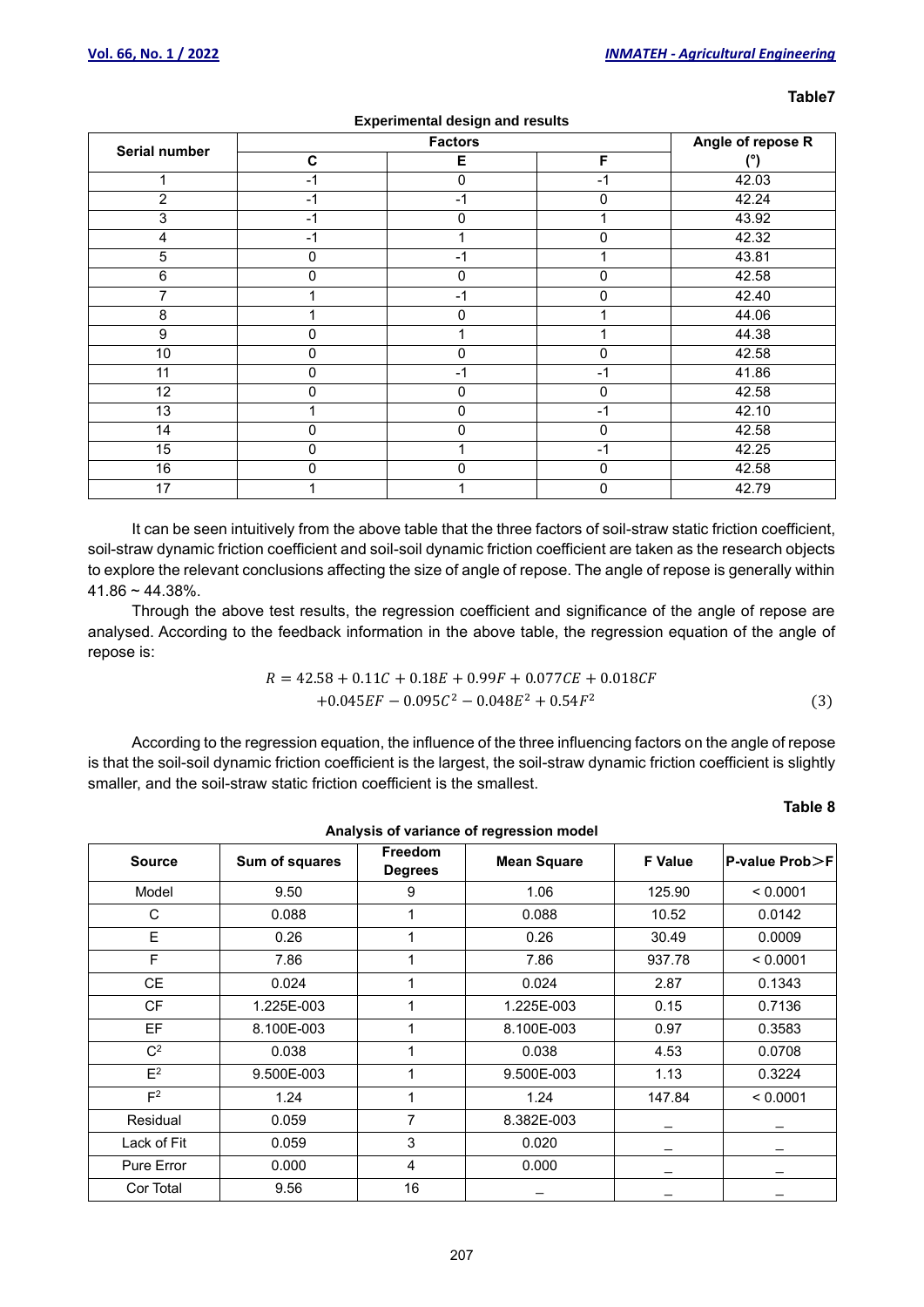

**Fig. 4 – Effect of C and F on angle of repose (R) response surface**



**Fig. 5 – Effect of E and F on angle of repose (R) response surface**



**Fig. 6 – Effect of F on angle of repose (R) response curve**

It can be seen from Table 8 and figures 4, 5 and 6 that E, F and F<sup>2</sup> have a significant impact on the angle of repose, C has a significant impact on the angle of repose, and CE, CF, EF, C<sup>2</sup> and E<sup>2</sup> have no significant impact on the angle of repose.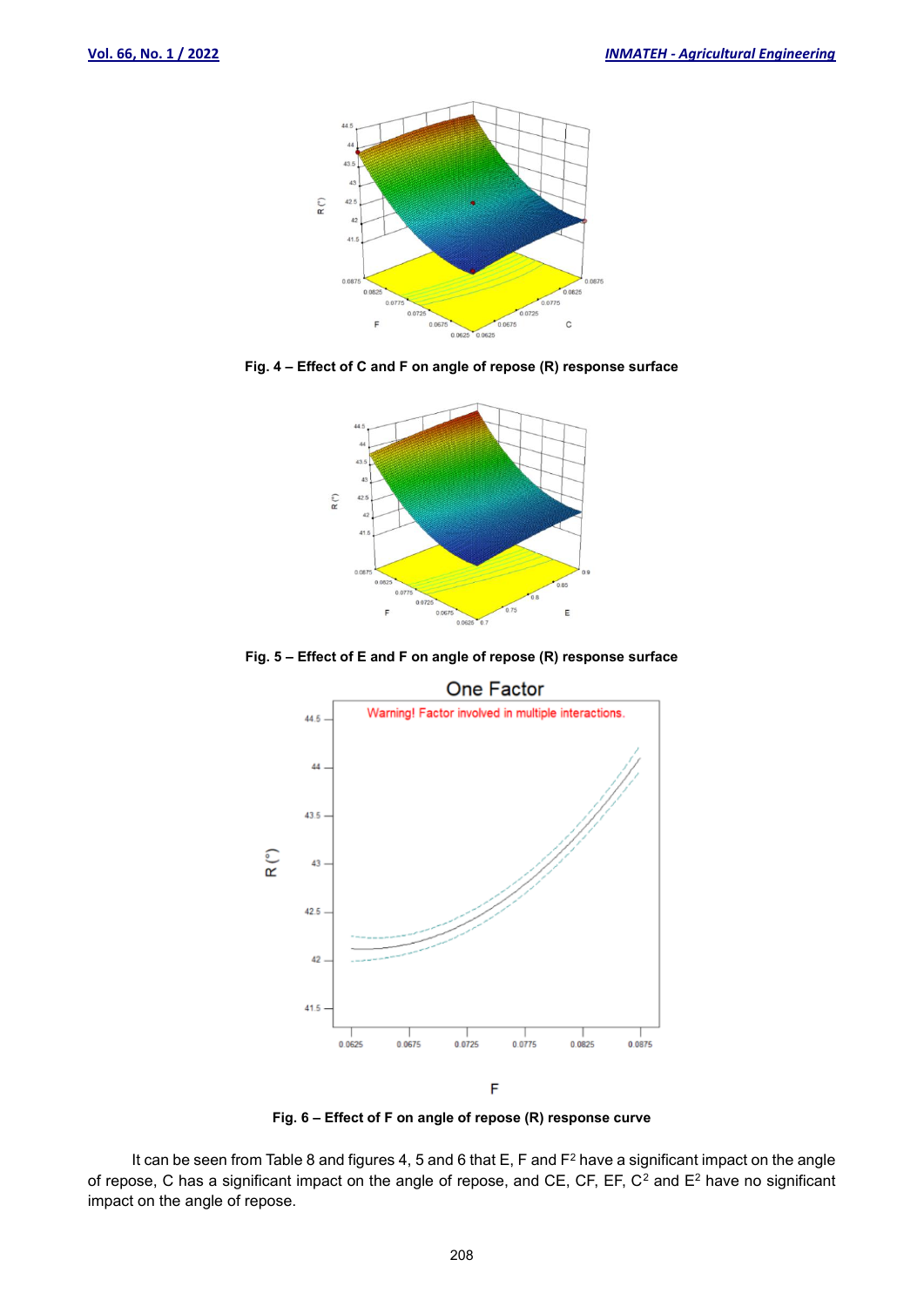Using the parameter optimization module in the design expert software, the optimal solution is found through the regression model with the angle of repose of 41.23°. After several groups of simulation verification, the optimal solutions are soil-straw static friction coefficient 0.072, soil-straw dynamic friction coefficient 0.78 and soil-soil dynamic friction coefficient 0.068. The simulation angle of repose under the optimal solution is 41.82 and the error is 1.43%. The results of physical test and simulation test are shown in Figure 7.



**Fig. 7 – Comparison of angle of repose between physical and simulation tests**

#### **DISCUSSION**

The calibration of discrete element model parameters for straw-soil mixtures had important effects on straw return, seedbed preparation, and optimization of structure and motion parameters of soil-touching components, which is the same as the findings of *Wang et al., (2021), Guo, (2017*). *Tian et al., (2021)*, when analysing the factors affecting the angle of repose, concluded that the influence of each factor on the angle of repose was caused by as soil-soil dynamic friction factor, soil-straw dynamic friction factor, and soil-straw static friction factor, which is consistent with the results of this study. The results in research done by *Sun et al., (2021), Li et al. (2019)* showed that the errors of 1.7% and 1.52% for the angle of repose simulation experiments and physical tests, respectively, were higher than the 1.43% results obtained in this study, which proved that the contact model used in this study is more reliable.

#### **CONCLUSIONS**

1) The discrete element method was used to conduct a study on the interaction between soil-touching components and wheat straw-soil mixtures. For wheat straw-soil mixtures, the EDEM software was applied and the Hertz-Mindlin with JKR Cohesion contact model was selected for parameter calibration to lay the foundation for conducting research on seedbed preparation equipment in the Yellow and Huaihai regions.

2) The parameter calibration adopts the method of combining physical test and simulation test. The cylinder lifting method was used to measure the angle of repose of wheat straw-soil mixture. Using Plackett-Burman screening method and steepest climbing test, the optimal combination range of soil-straw static friction coefficient, soil-straw dynamic friction coefficient and soil-soil dynamic friction coefficient contact model parameters was determined. Using box Behnken test, the regression equation of angle of repose of wheat straw-soil mixture was obtained, and the variance and interaction effect of the regression model were analysed.

3) Using the parameter optimization module in design expert software, aiming at the accumulation angle of 41.23°, the optimal solution is found through the regression model. The soil-straw static friction coefficient is 0.072, the soil-straw dynamic friction coefficient is 0.78, the soil-soil dynamic friction coefficient is 0.068, and the accumulation angle error is 1.43%, indicating that the parameters of the contact model are relatively reliable.

#### **ACKNOWLEDGEMENTS**

We acknowledge that this work was financially supported by Key R & D plan of Shandong Province "Creation of key components of high-performance sowing and harvesting and intelligent work tools" (2021CXGC010813).